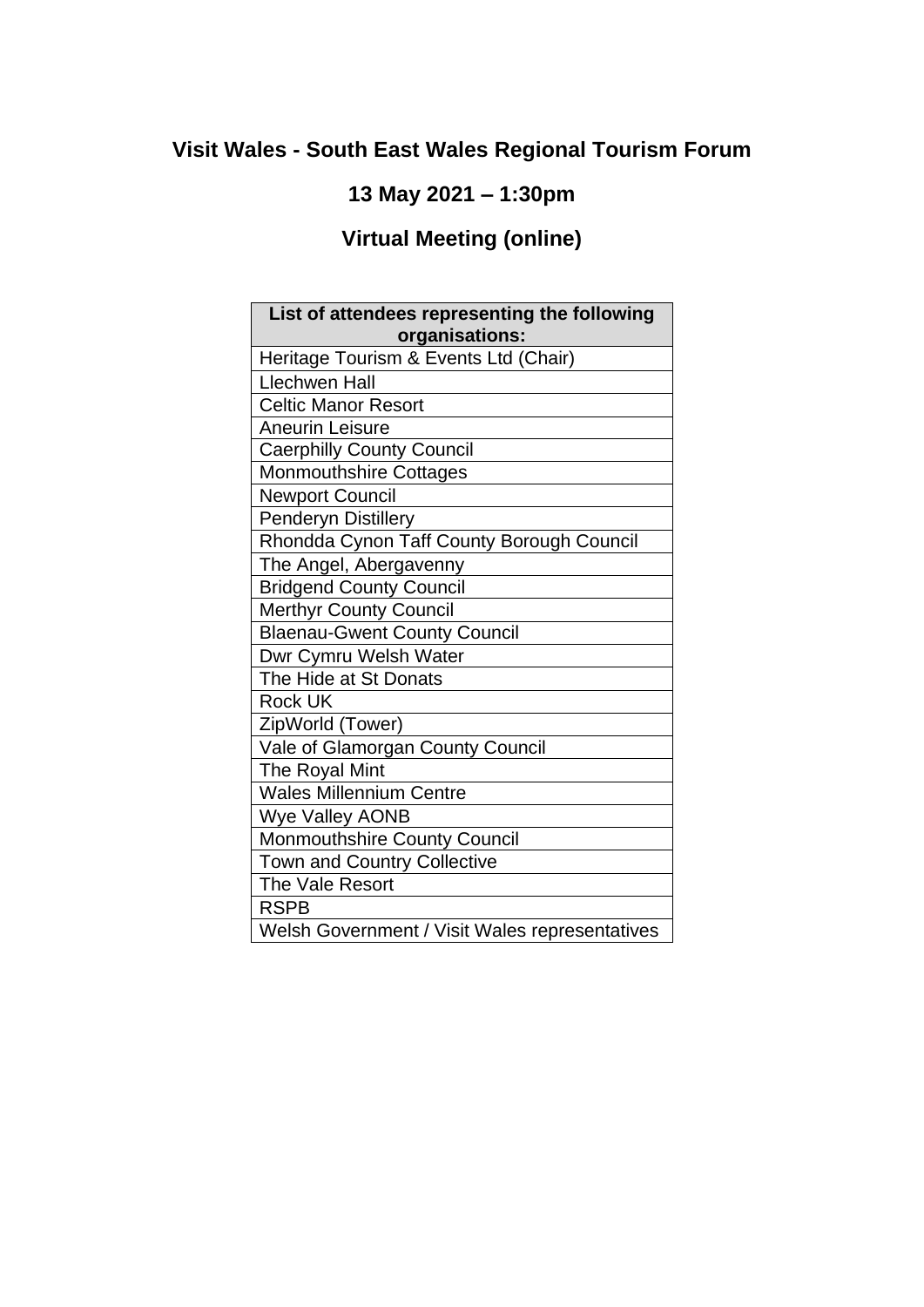#### **Chair Welcome & Introductions – Philippa George**

PG welcomed all members and highlighted the importance of the imminent relaxation of COVID-19 restrictions on the 17 May.

PG introduced Steffan Roberts, Deputy Director of Tourism Development, and thanks him for attending the forum.

#### **Steffan Roberts, Deputy Director of Tourism Development**

SR introduced himself as Deputy Director of Tourism Development and provided a brief summary of his career journey. SR highlighted the continued importance of the forum in moving forward, and is enthused about developing tourism with forum members.

SR announced the newly formed Welsh Government cabinet would be likely announced on the afternoon of Thursday 13 May. SR also pointed to the move to alert level 2, of which the final decisions will be announced at the press conference on the 14 May. Ahead of this review, SR confirmed the rule of six has been confirmed. SR also announced the first phase of the £200m resilience fund goes live on Monday 17 May, which offers grants of up to £25,000: <https://gov.wales/further-support-welsh-businesses>

Beyond alert level 2, SR suggested given the right conditions over the forthcoming 21 day review period, a move to alter level 1 is possible. In preparations for further relaxations, SR explained Rob Holt and his team are currently piloting events: [https://gov.wales/wales-pilot-test-events-get](https://gov.wales/wales-pilot-test-events-get-underway)[underway](https://gov.wales/wales-pilot-test-events-get-underway)

Antony Bolter raised a question about guidelines for indoor museum and listed building tours. SR pointed to the guidance of indoor hospitality: [https://gov.wales/culture-and-heritage-destinations](https://gov.wales/culture-and-heritage-destinations-and-venues-guidance-phased-return)[and-venues-guidance-phased-return](https://gov.wales/culture-and-heritage-destinations-and-venues-guidance-phased-return)

AB also enquired about the use of public transport in terms of whether it should be encouraged or not. SR explained public transport is to be used by visitors and residents alike.

#### **David Stephens – Tourism Research**

David presented the latest Tourism Research updates including:

- Forecasts which estimates international and domestic visitor revenue.
- Domestic staycations are forecasted to make a more rapid recovery compared to an inbound recovery which is forecast to take over four years.
- Public sentiment is looking more positive since the announcement of the easements. However, the scars will remain to businesses.
- Travel confidence has increased however but is still fragile, clear messaging and well managed experiences are a factor in this.
- Travel restrictions not the only concerns the amount of activities and opportunities are also factors.
- Staycations are not surprisingly strong, also even when overseas travel is lifted, staycations are predicted to stay strong. The easing of quarantine might swing more positively to the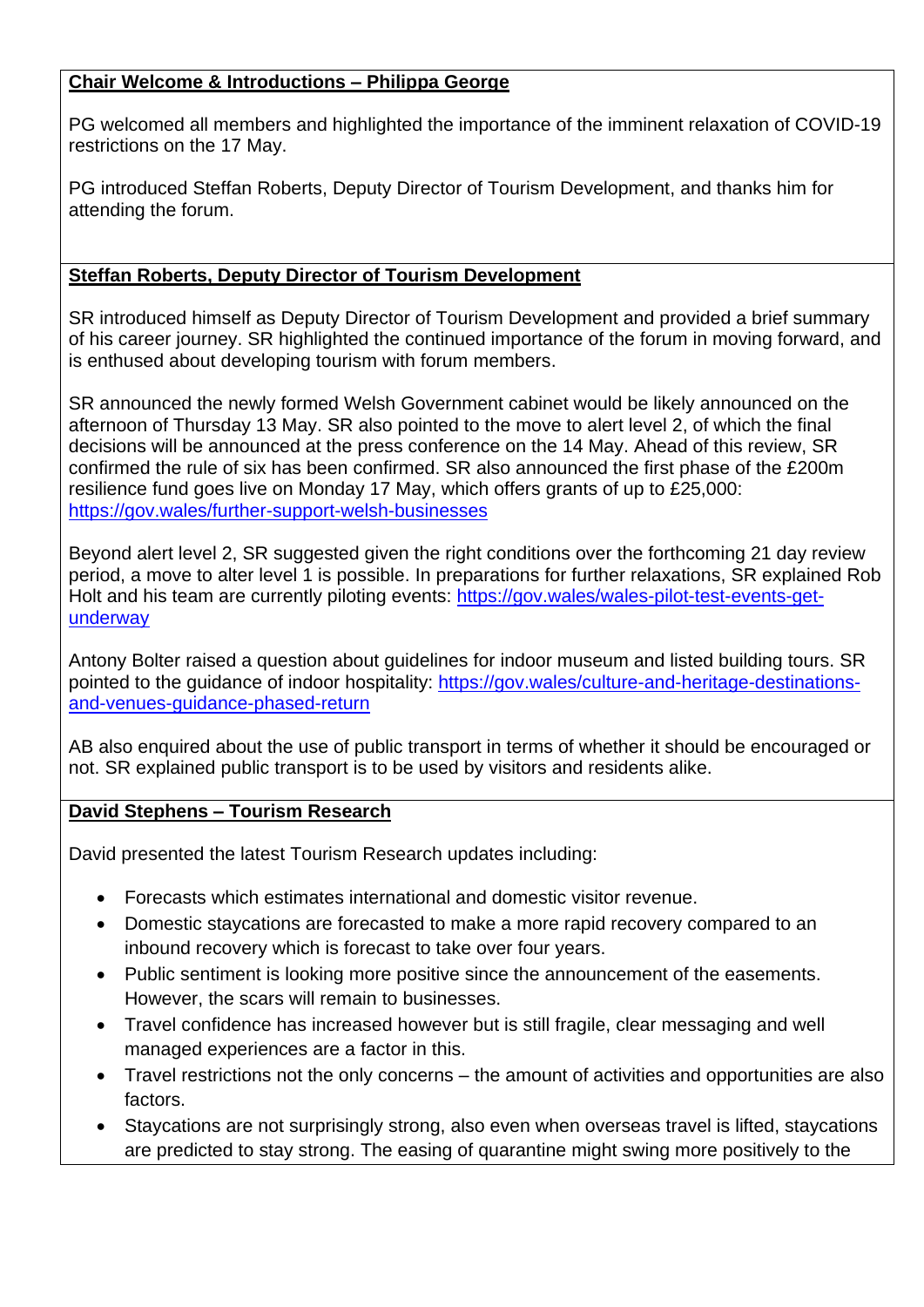overseas demand. Value for money for families and younger travellers will be key – prices for UK destinations would be mindful of this.

In terms of intentions, a 'wait and see approach' is prominent, particularly when we're concerned with autumn bookings

#### **Huw Wilkinson, Regional Skills Partnership - Regional Skills Partnership Manager, Cardiff Capital Region**

HW introduced himself as Regional Skills Partnership Manager and thanked PG for the forum invitation. HW presented an overview of the Skills Partnership and explained the WG regional approach to skills delivery and the 4 key roles:

- Produce and analyse LMI to inform future priorities
- Review regional skills provision
- Act as a strategic body and represent regional interests
- Maximise availability of funds

HW shared the Cardiff Capital Regional Skills Partnership mission: 'to bring people together to promote strategic and collaborative decision making.' Kerry Thatcher asked how the Tourism and Skills partnership linked with the Regional Skills Partnership. HW explained the Cardiff Regional Skills Partnership is represented on the Wales Tourism and Hospitality Skills partnership. KT thanked HW for feeding into skills and recruitment issues and invited all members to visit the tourism, hospitality and events skills webpage:<https://businesswales.gov.wales/tourism/skills>

Paula Warren shared her experience of the Department for Work and Pensions 'Kick Start' placement. PW explained the time delay was up to 6 months to get a Kick Start employee, which will be beyond her peak trading period. PW wondered why Kick Start is not linked with skills partnerships. HW explained the DWP are represented on the Skills Partnership board, and there is an effective cluster group has links to people currently seeking employment. HW offered to follow this up with PW.

Julian Hitchcock highlighted his previously robust staffing levels have since been diminished. JH went further to describe the difficulties in recruitment.

PG thanked HW for his presentation

#### **Claire Chappell, Visit Wales – Tourism Marketing update**

CC recently met with the UK Department for Digital, Culture, Media and Sport (DCMS), which is aims to find synergies in recovery planning and tourism development. CC acknowledged the huge progress and efforts made by businesses towards re-opening. CC also suggested that a return to full international travel may not be possible for some time. To keep informed of changes CC reiterated the importance of being signed up to the newsletter: <https://public.govdelivery.com/accounts/UKWALES/subscriber/new>

Claire shared her presentation (shared to members), which includes:

- The Recovery Plan of which the forum members' input created the plan, and now requires a task and finish group to select and execute interventions.
- Updated re-opening guidance a new guidance film is helping businesses to comply. It continues to be crucial for businesses to conform to TTP guidelines in order to collect customer contact details.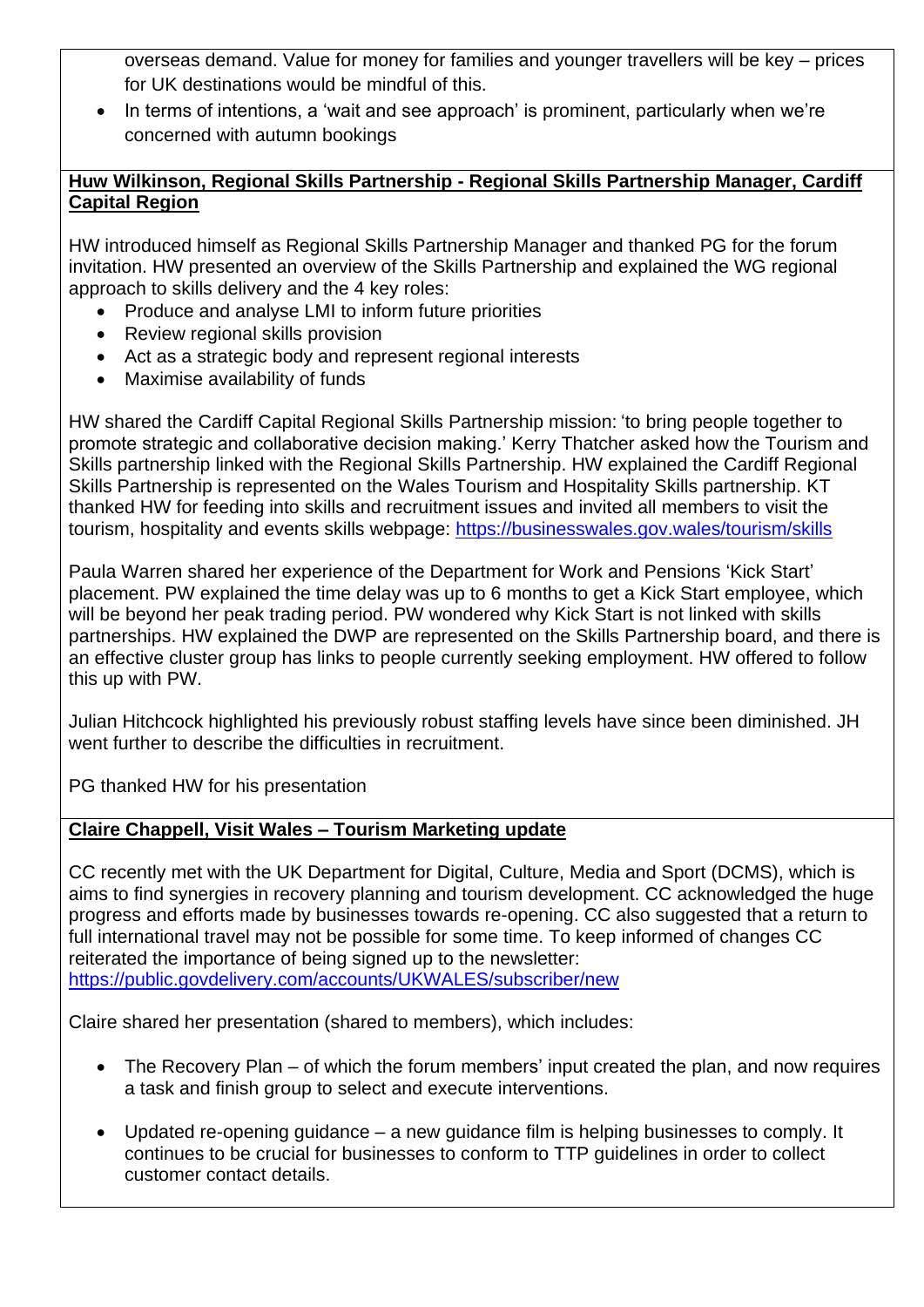- Links to the 'Keep Wales Safe' toolkit, which has practical resources to help employers keep their employees safe. Links to the Addo toolkit; an effective vehicle to help businesses keep customers safe.
- The Addo campaign continues to receive increasing support which is important as the opening of England's tourism sector will increase competition with Welsh destinations. This includes full television adverts from mid-May.
- A summary of the Visit Wales campaigns delivered in Wales (including video on demand adverts), which will be extended to the English market from mid-May:
- Examples of hospitality best practice CC asked members to share exemplars of Addo and the hospitality guidelines. CC presented Gwynedd Council's example of using the Addo messages within their own advertising and messages. The Addo assets can be found on the toolkits webpage:<https://assets.wales.com/pages/toolkits>
- Group/coach visits and guided tours guidance for these services have been updated (CC provided guidance links within the presentation: [https://gov.wales/restarting-public-transport](https://gov.wales/restarting-public-transport-guidance-operators)[guidance-operators\)](https://gov.wales/restarting-public-transport-guidance-operators).
- The 'Good to Go' scheme now has around 6000 registered businesses (adhering to regulations and promoting the industry guidelines).
- CC also reiterated the forthcoming dates for easing of restrictions.

JH asked about the time when venues will once again allow people to be entertained by music and gather more freely. CC acknowledged the frustrations and assured members that their concerns are fed directly through to Ministers. JH also commented on the timing around the decision to increase permitted indoor group sizes from four people to six; more time to plan would be appreciated.

PG sought clarity about accommodation bookings in which families and friends met to form larger groups. CC explained social distancing must be adhered to and that accommodation owners should provide guidance to visitors to remain in their bubbles as the current restrictions state (however, they can still attend a restaurant together or meet outdoors together, but must observe the relevant alert level restrictions – see below guidance).

Tourism and Hospitality Guidance <https://gov.wales/guidance-for-tourism-and-hospitality-businesses-coronavirus>

#### **Members' updates & forum arrangements**

PG asked members to indicate when they wished to meet again; it was decided the next forum should take place in early July.

PG also reported that the Tourism Taskforce has concluded, and replaced by a Tourism Stakeholder group (in which the forum is represented by PG).

### **AOB - Chair**

PG reminded members that the role of Chair is still open for nominations and self-nominations. PG asked members to contact Alan Samuel for more information about the role.